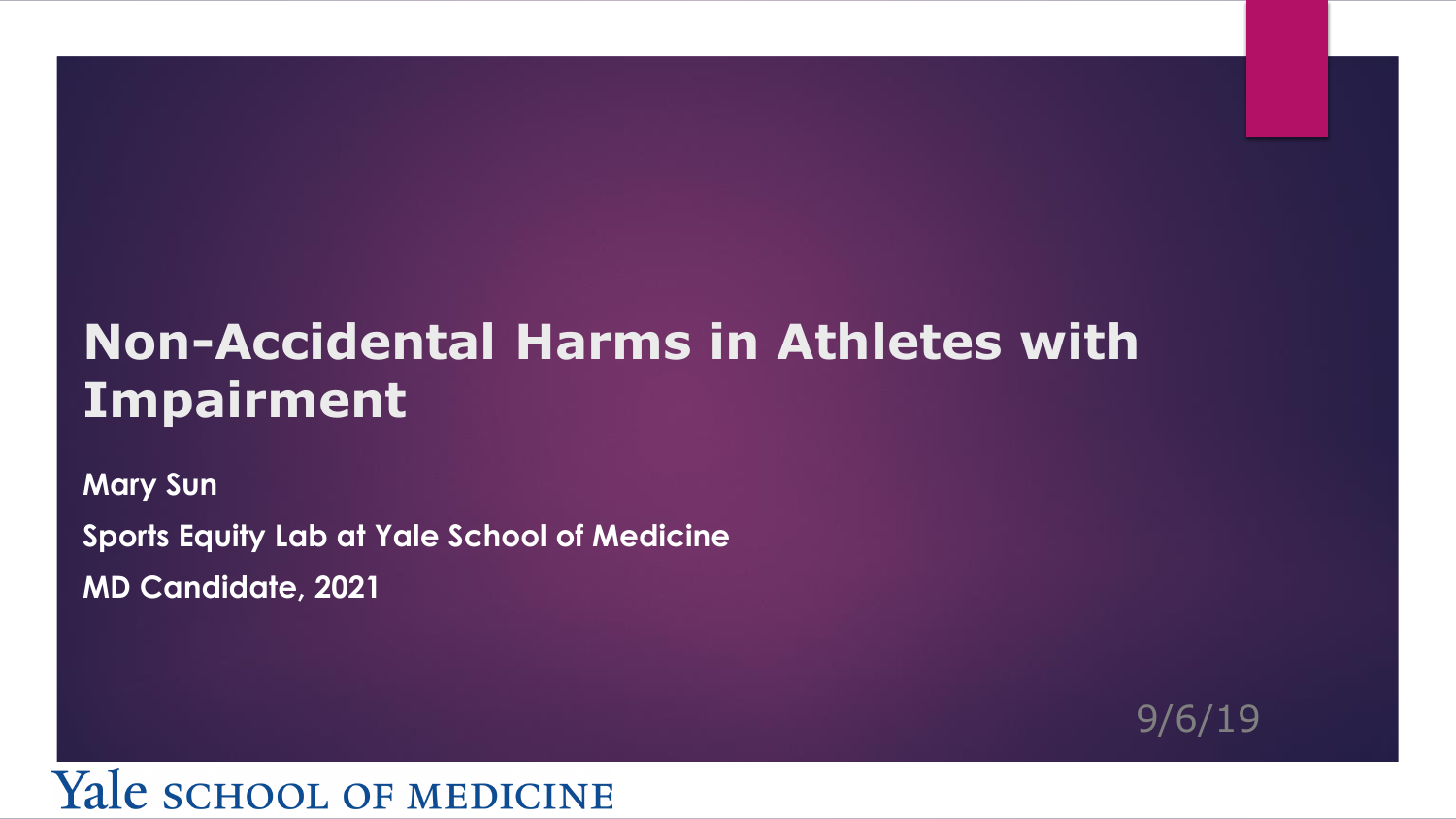### What are "non-accidental harms"?

Bullying

**Hazing** 

Emotionalabuse

**Neglect** 

Harassment

Physical abuse

Sexual abuse

#### **Intentional violence:**

*"Volitional acts that result in or have the potential to result in physical injury and/or psychological harm"*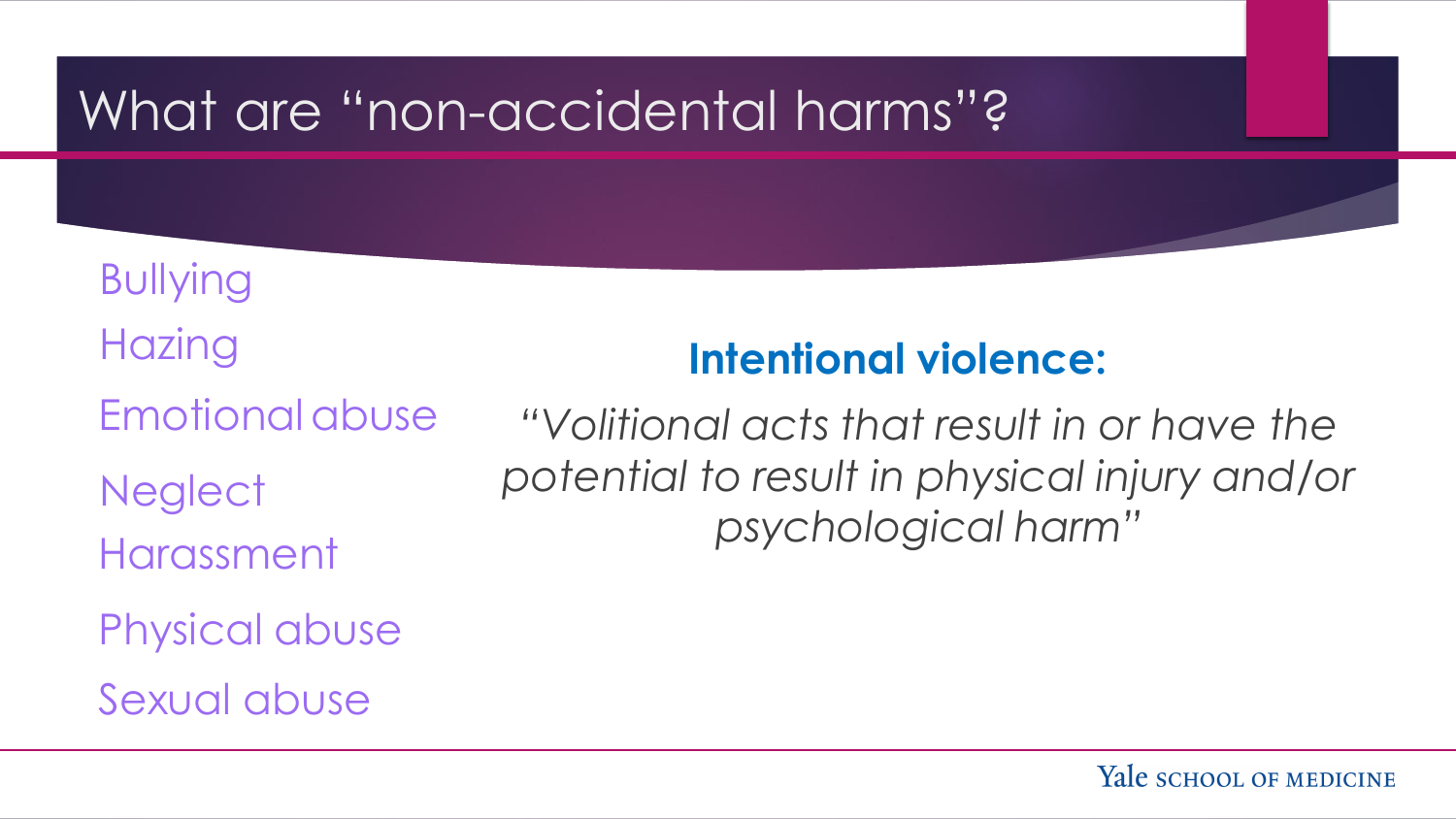## Why is this significant?



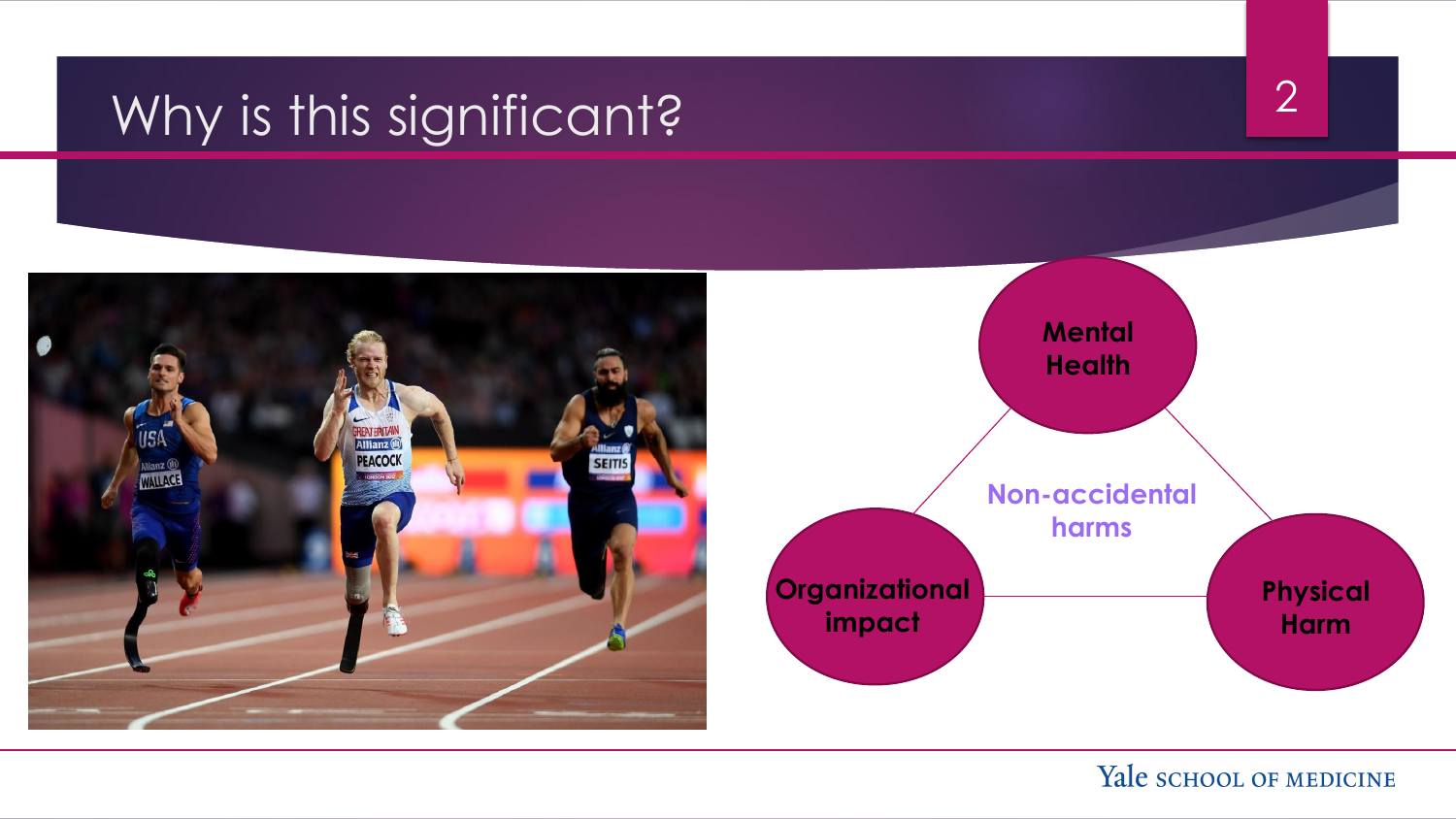### Why is this significant?



*"All forms of harassment and abuse breach human rights...There is a legal and moral duty of care incumbent on those who organize sport, to ensure that risks of nonaccidental violence are identified and mitigated"*

**– IOC Consensus Statement, Mountjoy** *et al.*

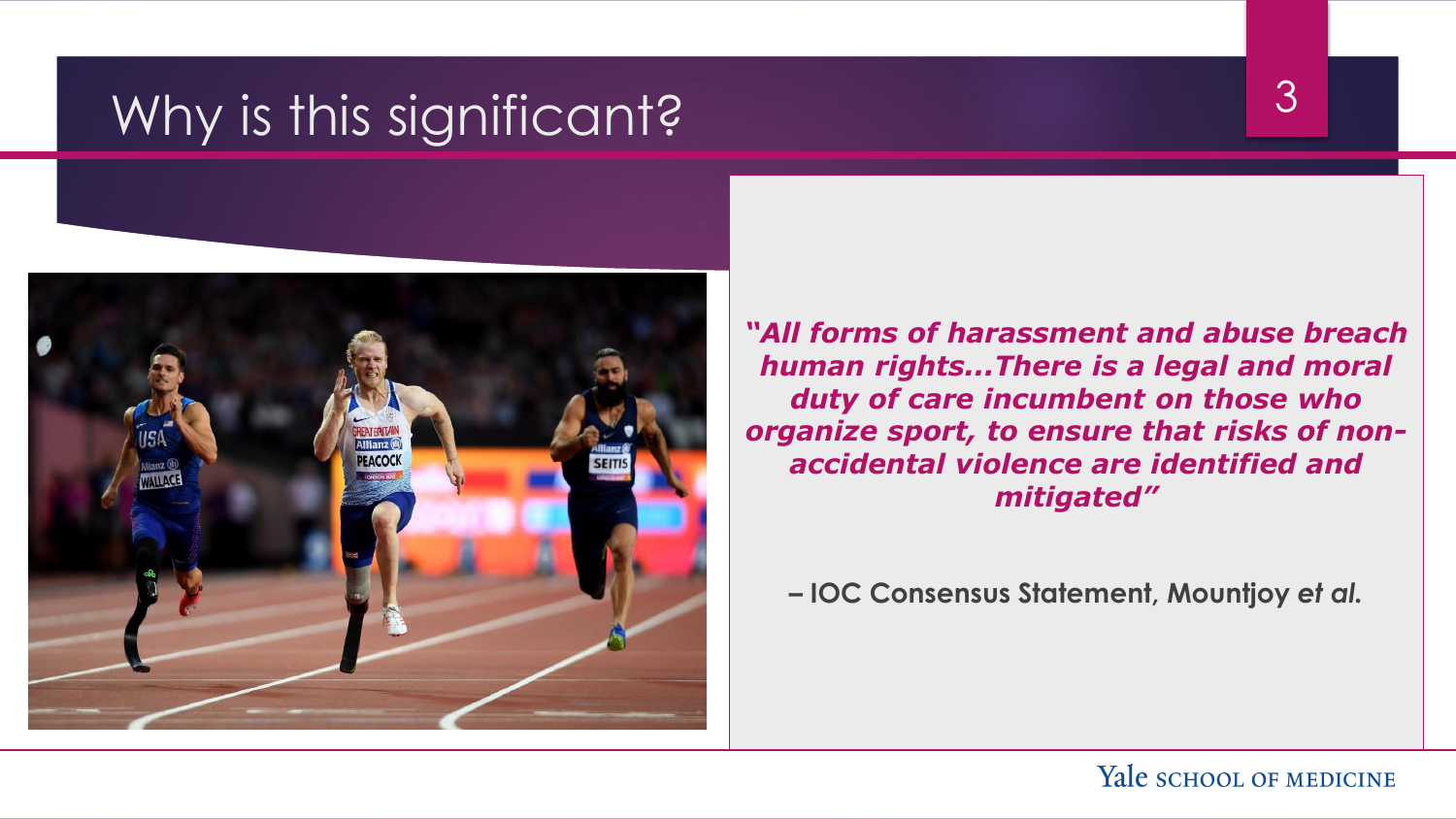### Who is at risk? 4

- **Power imbalance** is central to all abusive relationships in sport<sup>1</sup>
- Athletes with physical and/or intellectual impairment may be up to 4 times more likely to be victimized.<sup>1</sup>
	- Dependency
	- Social powerlessness
	- Impaired judgment
	- **Misinterpretation of affectionate behavior**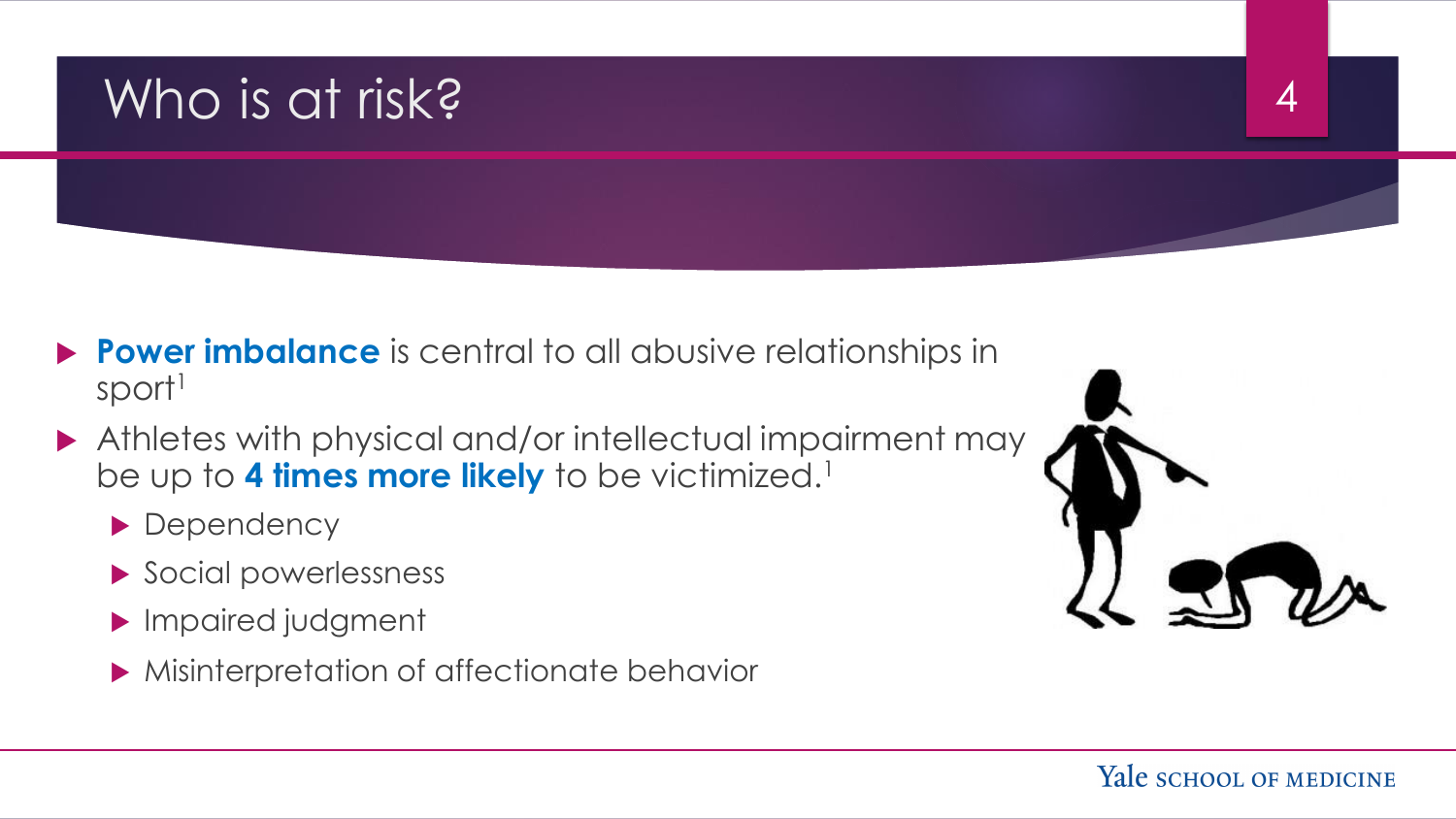

**Summarize the current state of knowledge related to non-accidental harms in athletes with impairment at all levels of competition and delineate priorities for future research**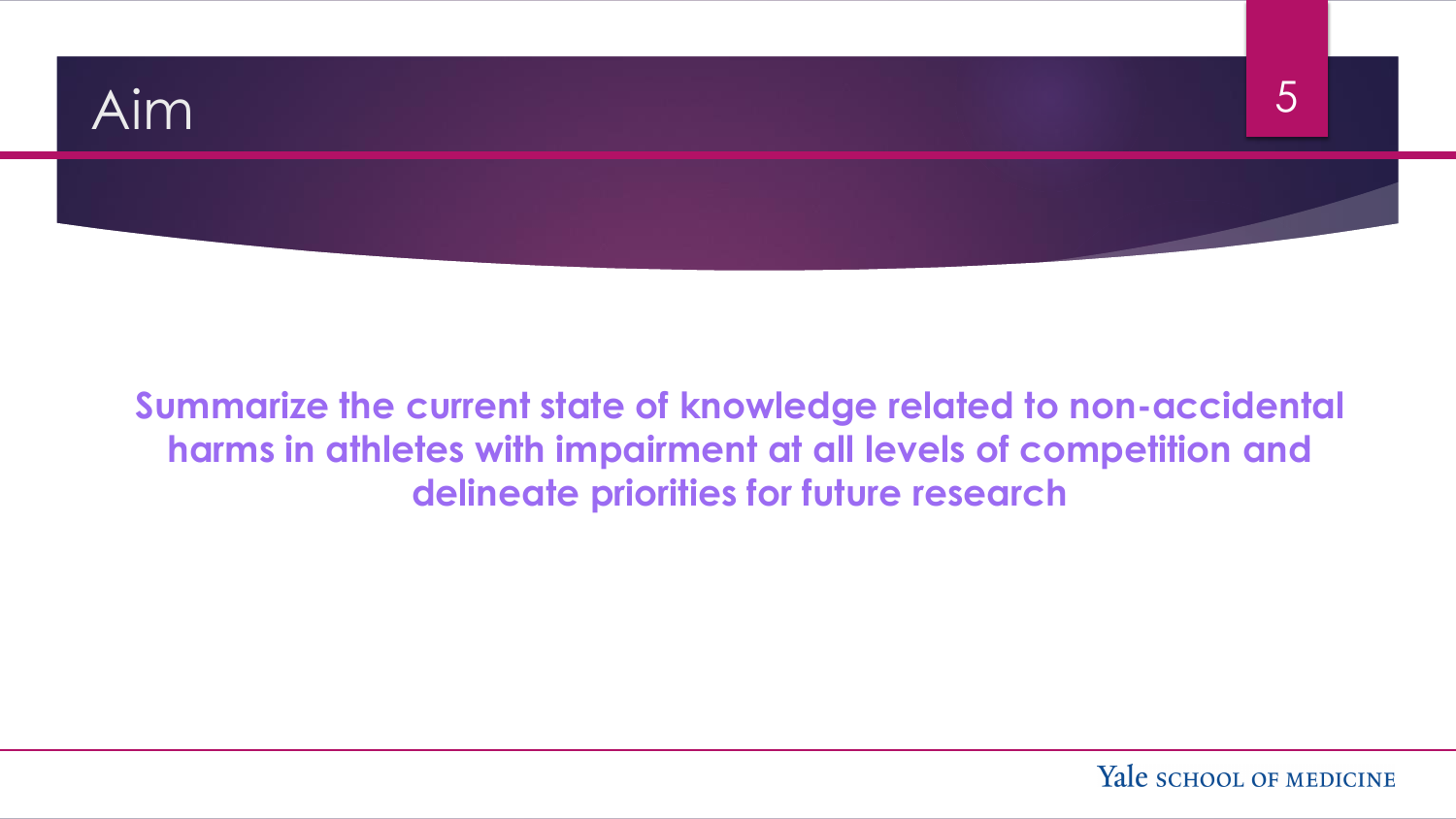## Methods 6

- ► State-of the art literature review using the standardized tools for systematic literature review<sup>2</sup>
- ► Inclusion criteria:
	- ► Human participants
	- ► Written and published in English
	- ► Descriptive, cohort and case series, case-control, qualitative, mixed methods studies, policy statements, position statements, and all clinical trials
	- ► Harassment and abuse of school-based, youth, and athletes with impairment at various levels of competition.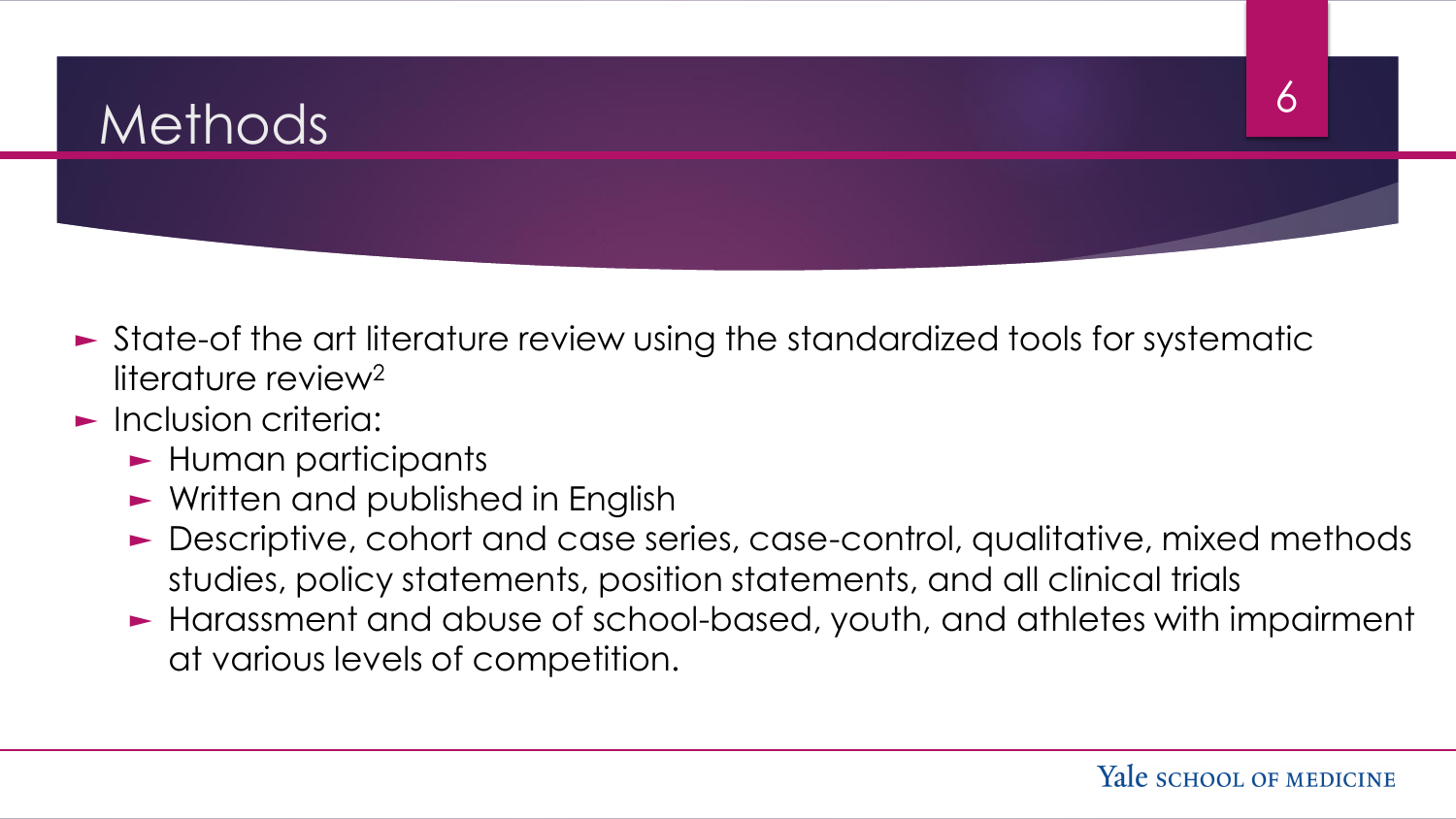## Flowchart of Methods 7

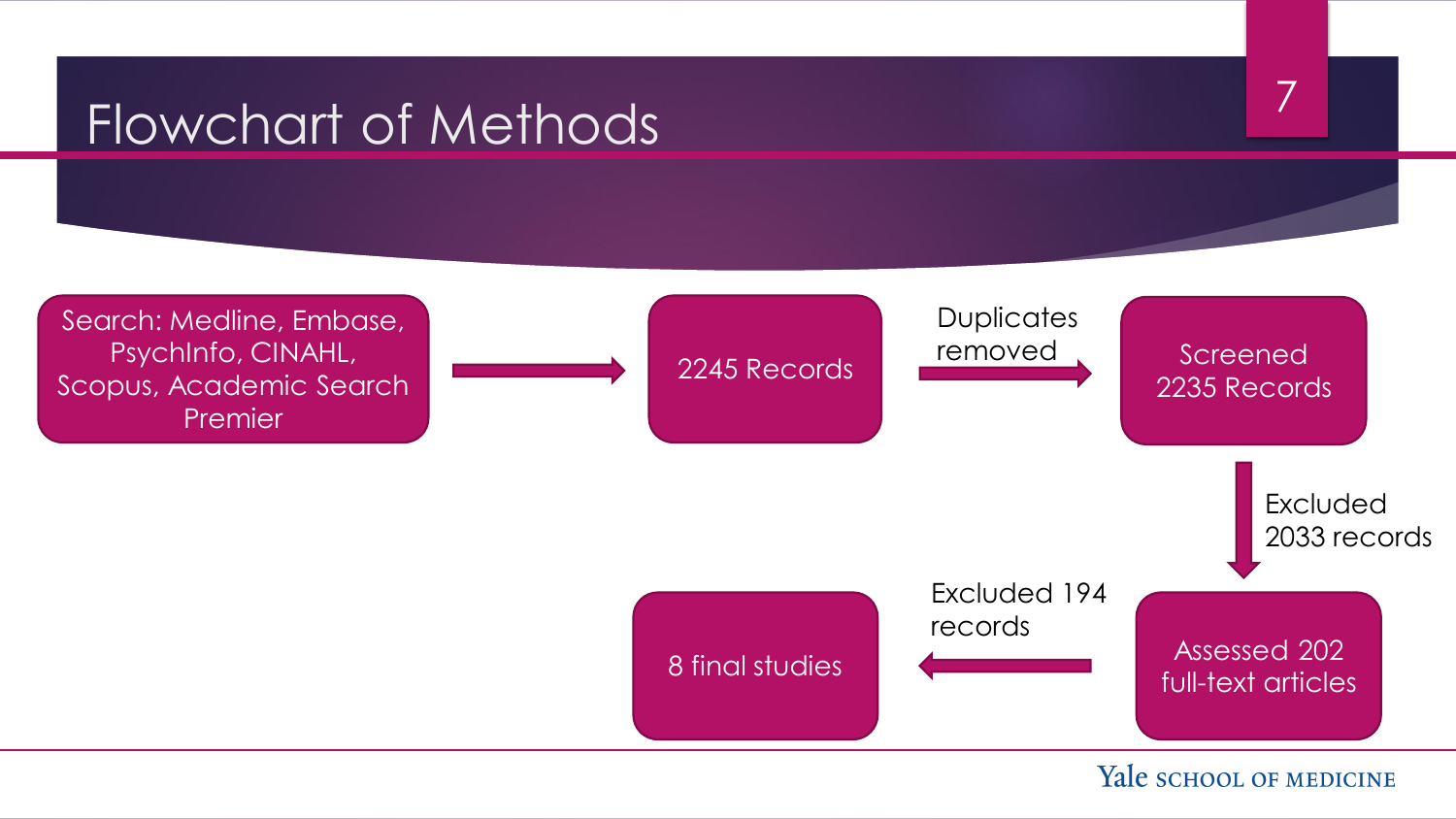## Characteristics of the final 8 studies reviewed 8



#### **Types of impairments**



#### **Number of participants**

**5-6124**



#### **Types of abuse studied**

**Bullying Physical abuse Sexual, psychological**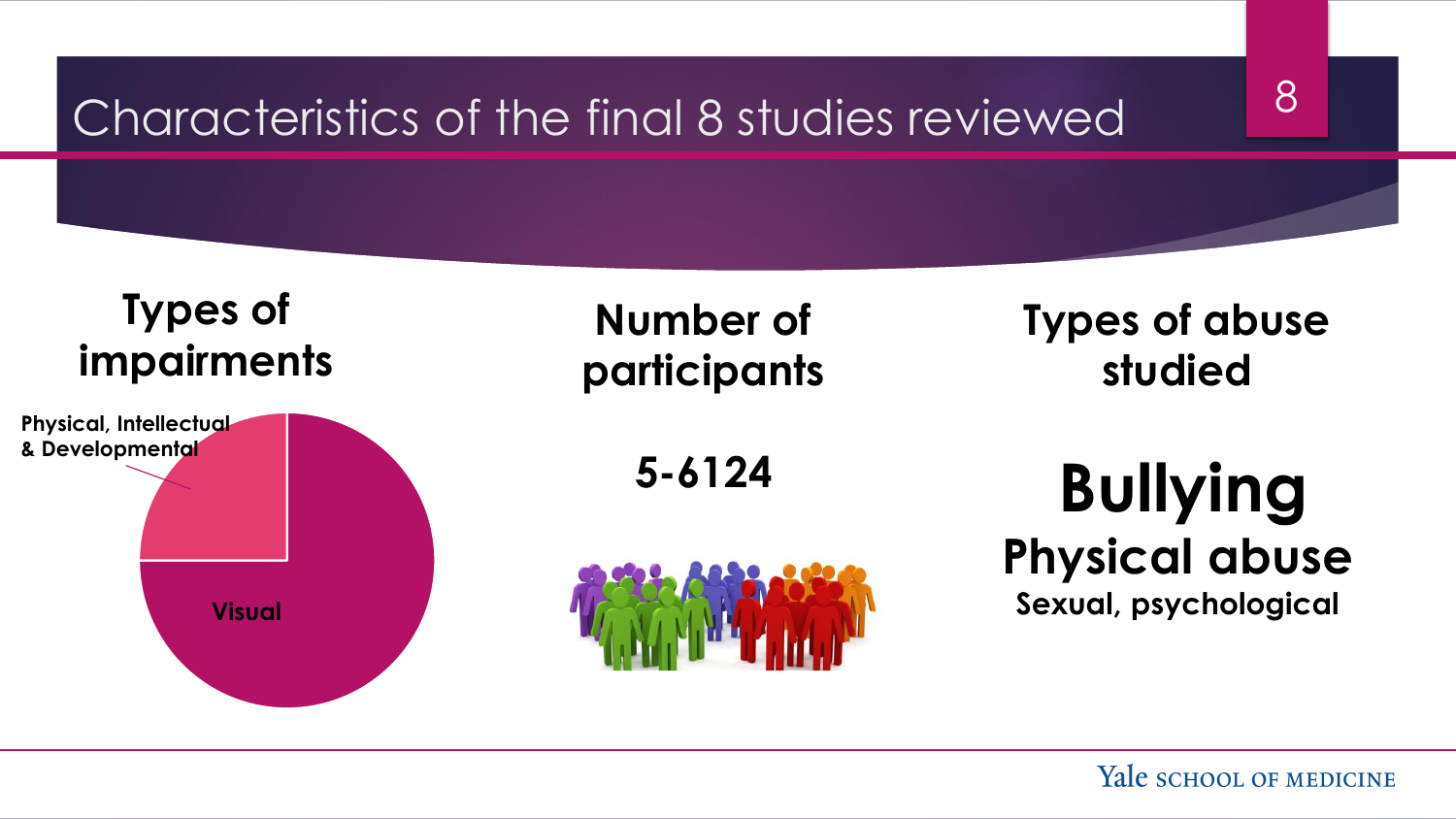## Prevalence of abuse in Para athletes<sup>3</sup>

- ► **Psychological abuse:** nearly 50% ► **Physical abuse:** 32%
- ► **Sexual abuse:** 34%

Athletes with impairment (n=302, age 18-50, local-international level):

► **2.9 times more likely** to experience **sexual abuse** ► **3.23 times more likely** to experience **physical abuse** ► **1.31 times more likely** to experience **psychological abuse**

*Vertommen T, Schipper-van Veldhoven N, Wouters K, et al. Interpersonal violence against children in sport in the Netherlands and Belgium. Child Abuse Negl 2016;51:223–36.*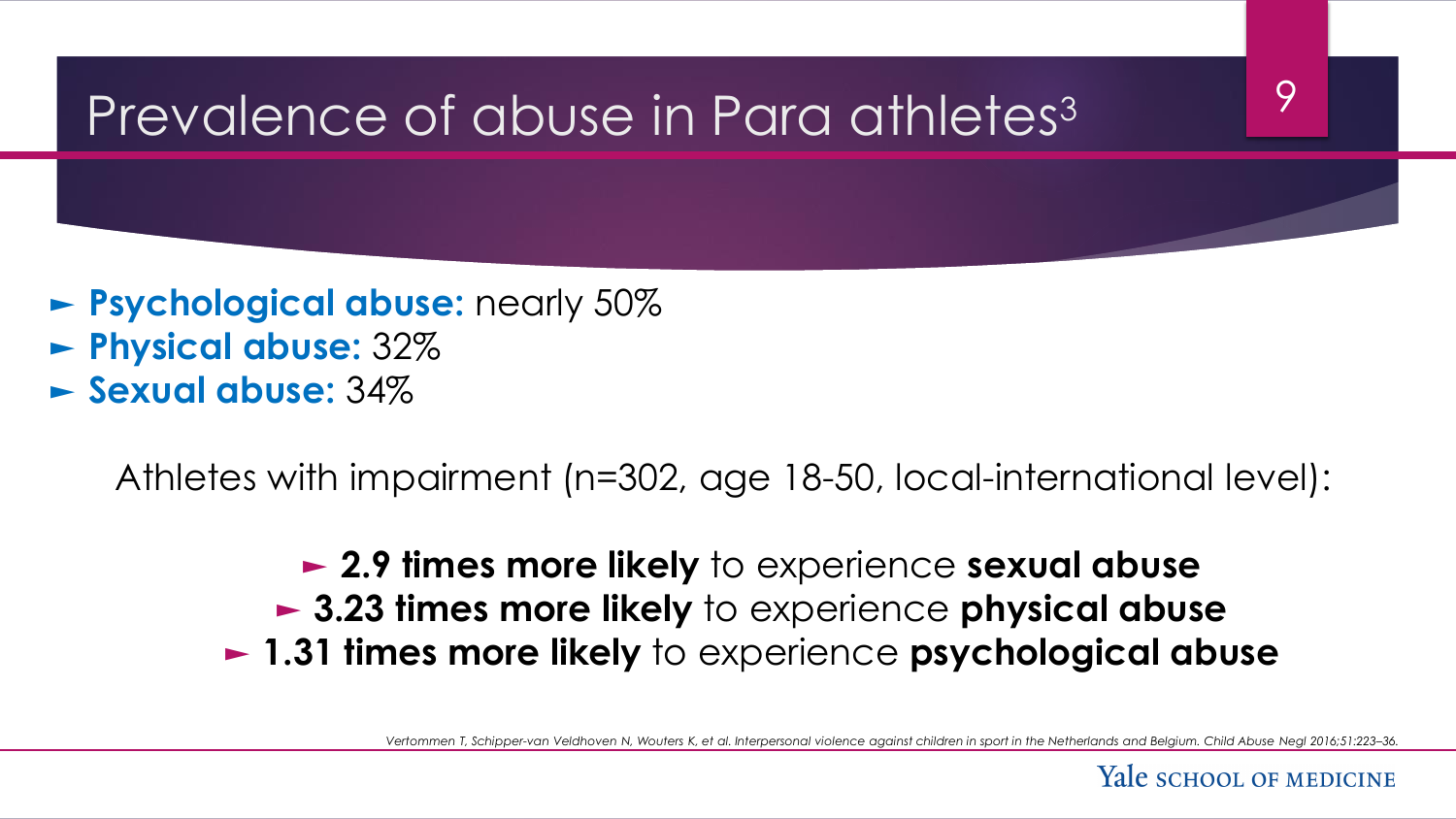## Trends of abuse in all athletes and  $10$

► As competitive rank increased, frequency of physical abuse decreased but frequency of emotional abuse increased. <sup>4</sup> ► Vertommen *et al:*

|                        | Local   | <b>National</b> | <b>International</b> |
|------------------------|---------|-----------------|----------------------|
| Psychological<br>dbuse | $1.05*$ | 1.14            | $2.32*$              |
| <b>Physical abuse</b>  | 1.26    | $1.64*$         | $3.18*$              |
| <b>Sexual abuse</b>    | 1.22    | $1.44*$         | $3.07*$              |

*Stafford A, Alexander K, Fry D. Playing through pain: children and young people's experiences of physical aggression and violence in sport. Child Abuse Review 2013;22:287-99. Vertommen T, Schipper-van Veldhoven N, Wouters K, et al. Interpersonal violence against children in sport in the Netherlands and Belgium. Child Abuse Negl 2016;51:223–36.*

#### Yale school of MEDICINE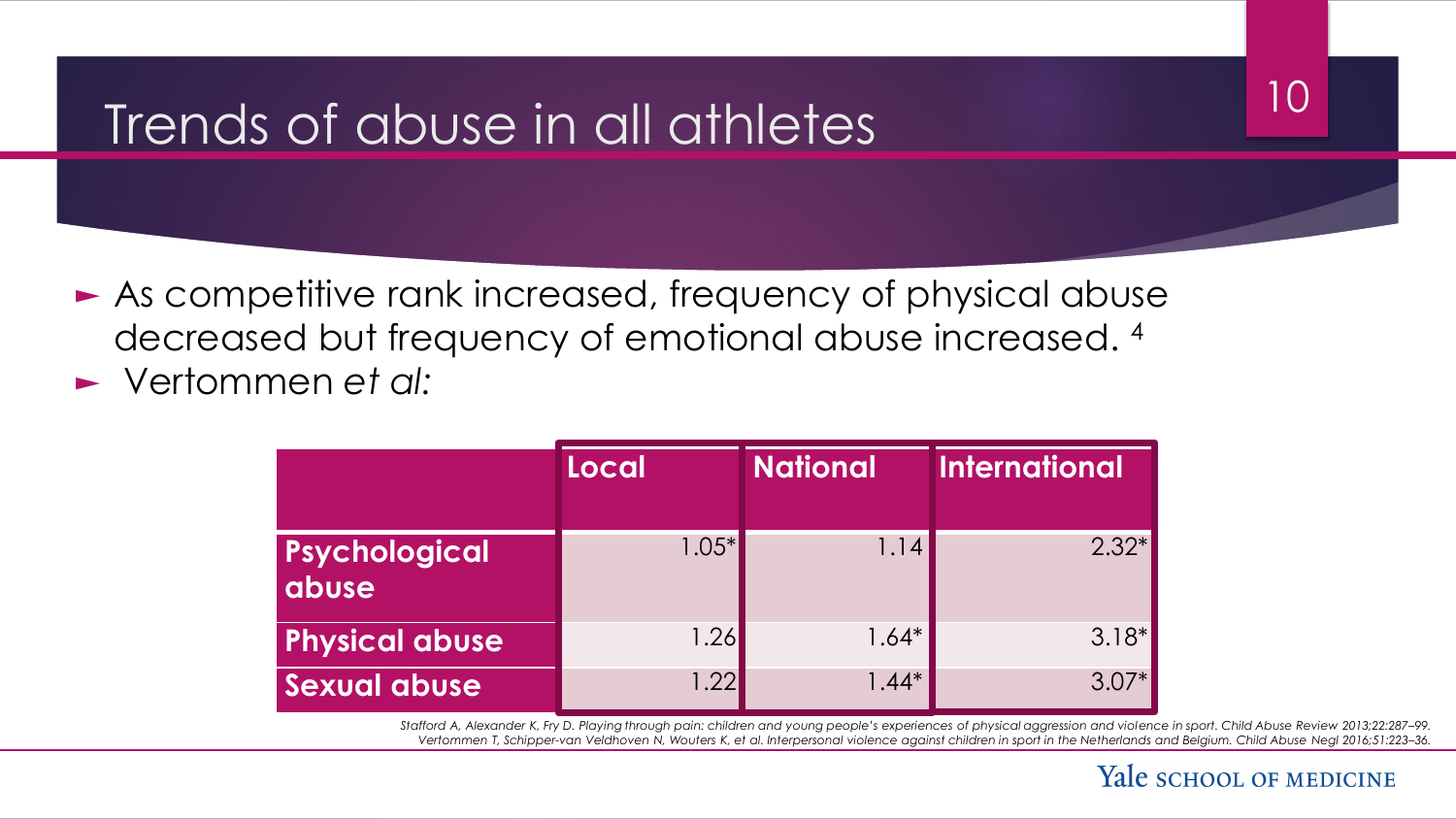### Physical & sexual harassment and abuse<sup>3</sup> 11



*Vertommen T, Schipper-van Veldhoven N, Wouters K, et al. Interpersonal violence against children in sport in the Netherlands and Belgium. Child Abuse Negl 2016;51:223–36.*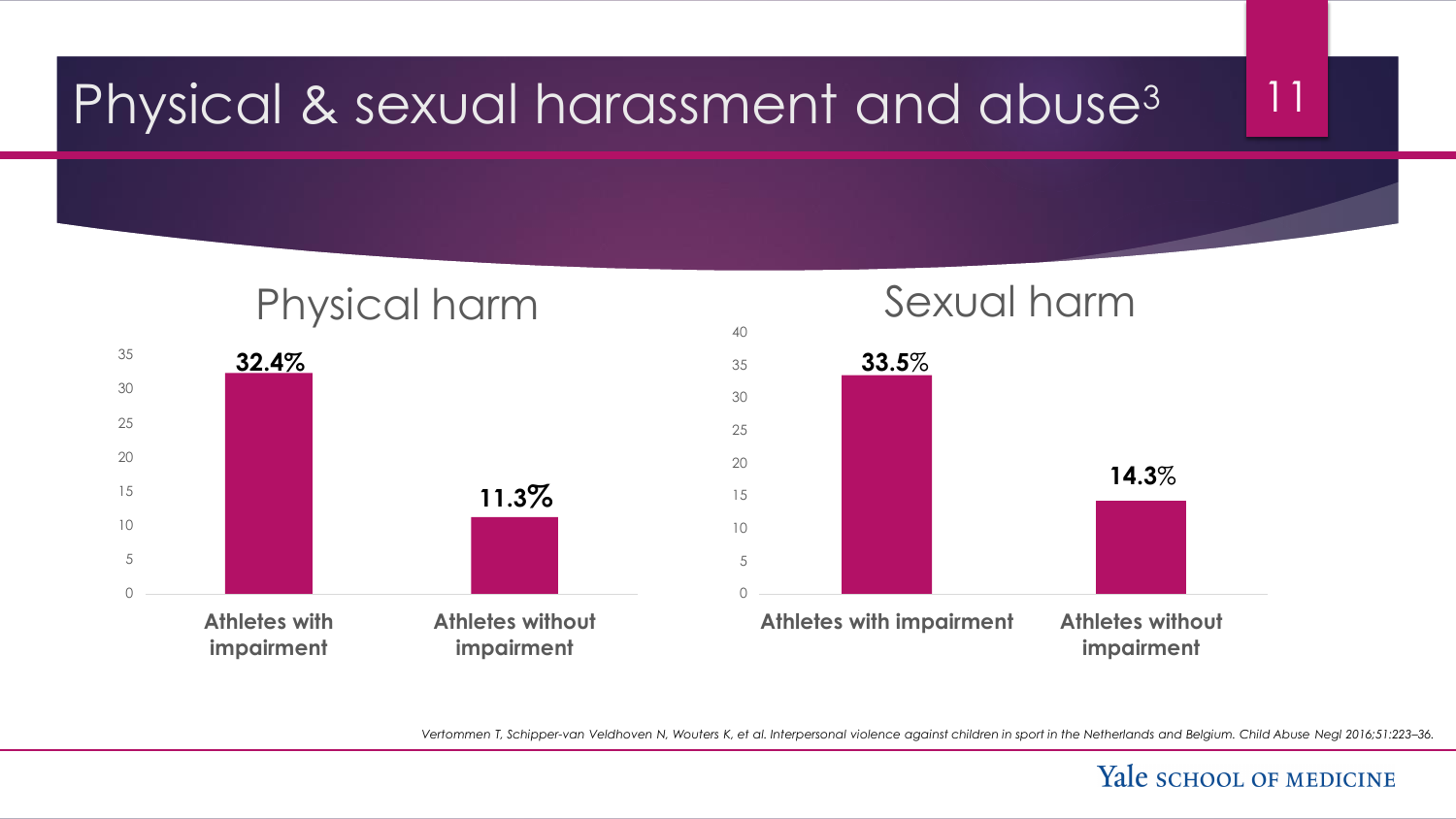## Bullying vs. Banter<sup>5-7</sup> 12

Banter: Gentle, episodic, **bidirectional**

Bullying:

- **Aggressive**
- Repetitive
- Power imbalance (**unidirectional**)
	- ► Low position in social group
	- ► Bullying culture
	- ► Systemic power



Grey-Thompson, B.T. Duty of care in sport: independent report to government. Bulllying: Definitions. PREVNet. [https://www.prevnet.ca/sites/prevnet.ca/files/fact-sheet/PREVNet-SAMHSA-Factsheet-Bullying-Definitions.pdf](https://nam05.safelinks.protection.outlook.com/?url=https://www.prevnet.ca/sites/prevnet.ca/files/fact-sheet/PREVNet-SAMHSA-Factsheet-Bullying-Definitions.pdf&data=02|01|qisi.sun@yale.edu|f40c969a92f24558972a08d7238ea625|dd8cbebb21394df8b4114e3e87abeb5c|0|0|637016968681926753&sdata=5jqmbMVT2dqcMhLOxQSBWgPRbLUBsStPTJnftQfaB9A=&reserved=0)" Preventing bullying. CDC. 2018. [chrome-extension://oemmndcbldboiebfnladdacbdfmadadm/https://www.cdc.gov/violenceprevention/pdf/bullying-factsheet508.pdf](chrome-extension://oemmndcbldboiebfnladdacbdfmadadm/https:/www.cdc.gov/violenceprevention/pdf/bullying-factsheet508.pdf)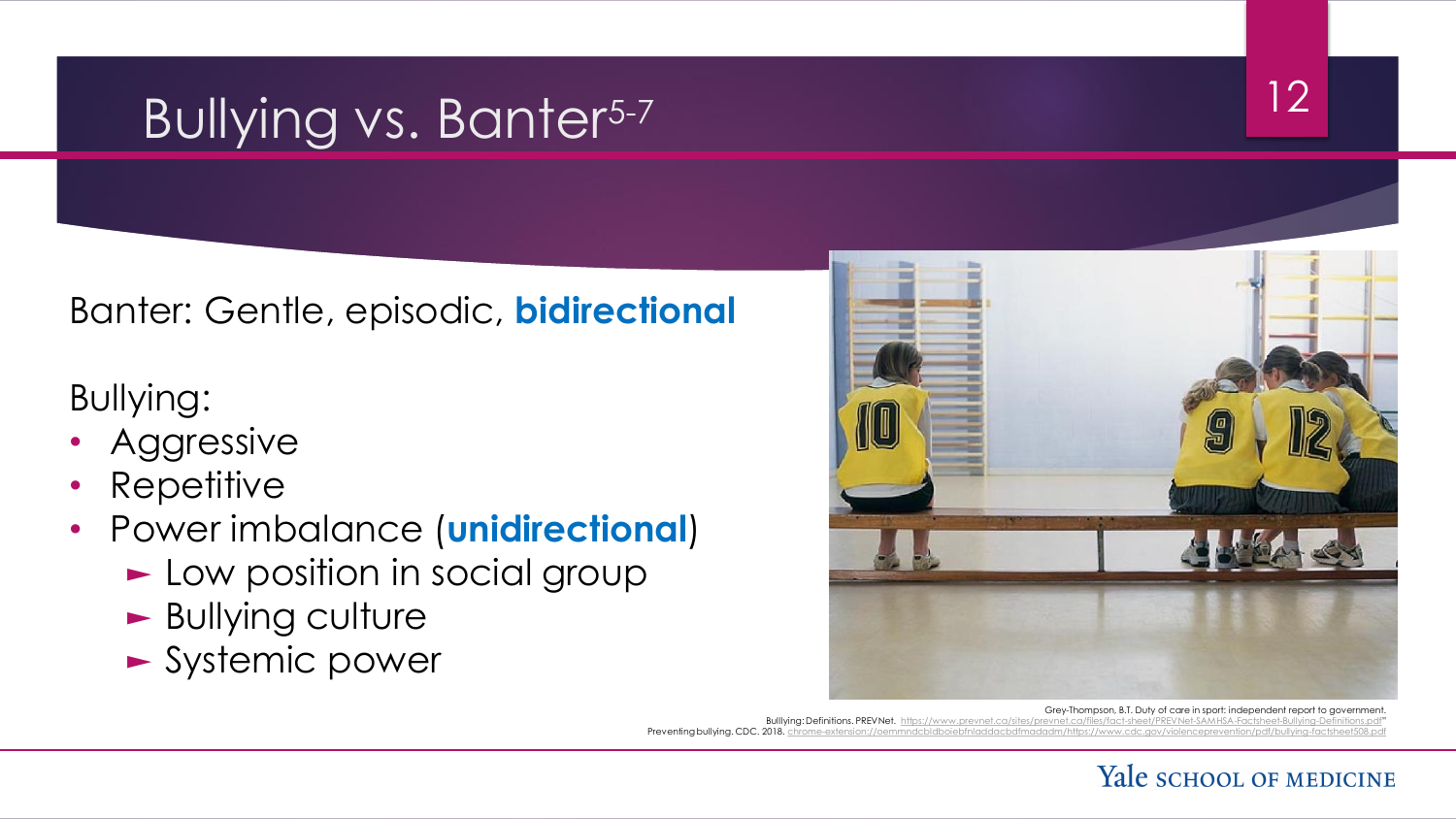## The "Bully-Victim" 13



► "Bully-Victim" phenomenon was described by multiple studies and was more common among athletes with impairment than non-athletes.8-9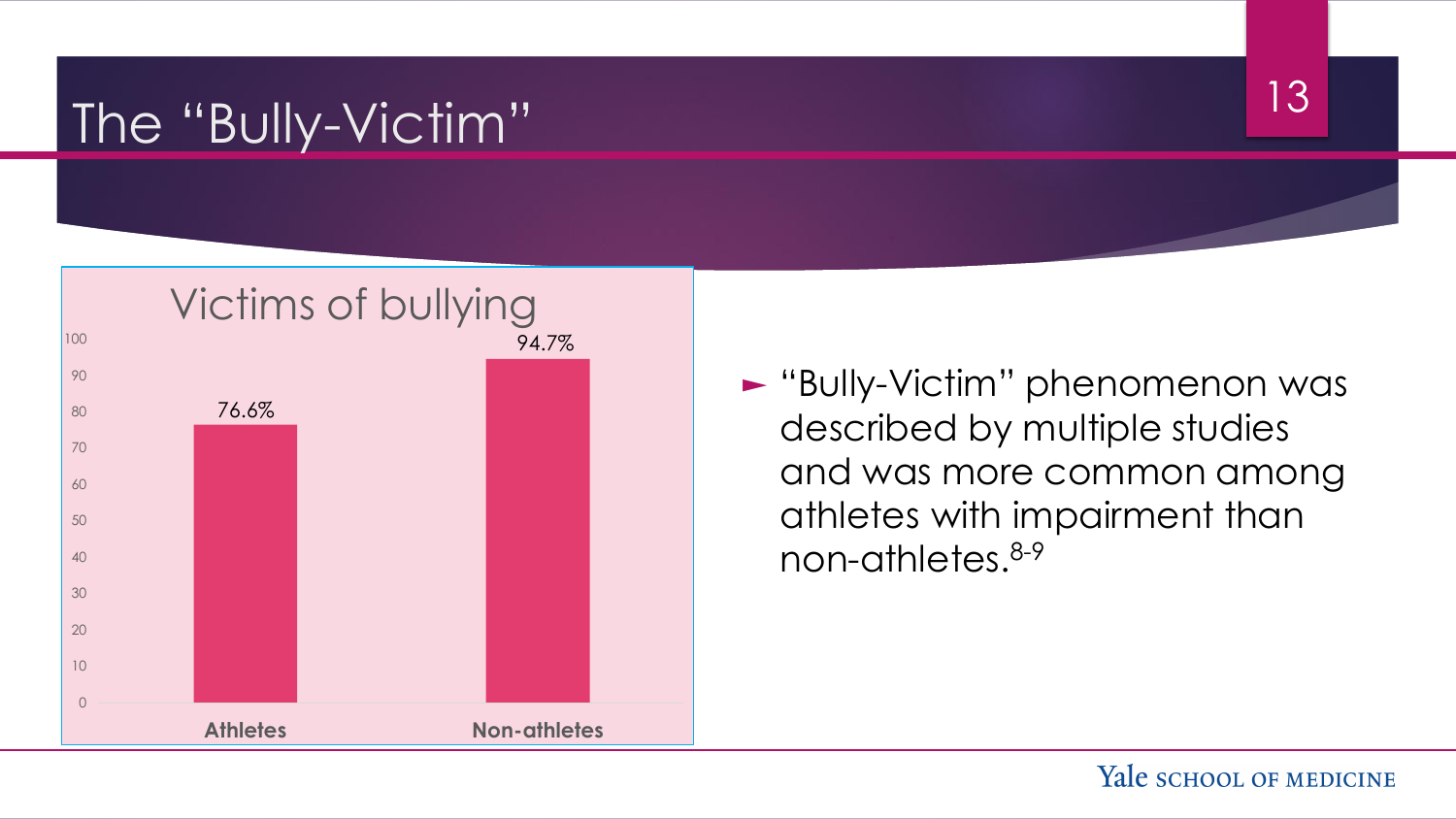### Limitations <sup>14</sup>

- ► Few studies for inclusion
- ► Few participants in those studies
- ► Overall, low quality of evidence
- ► Many studies did not include elite Para athletes
- ► Studies that included Para athletes did not specify type of impairment
- ► Dearth of studies on physical, sexual harms and other types of abuse
- ► Most focused on athletes with visual impairments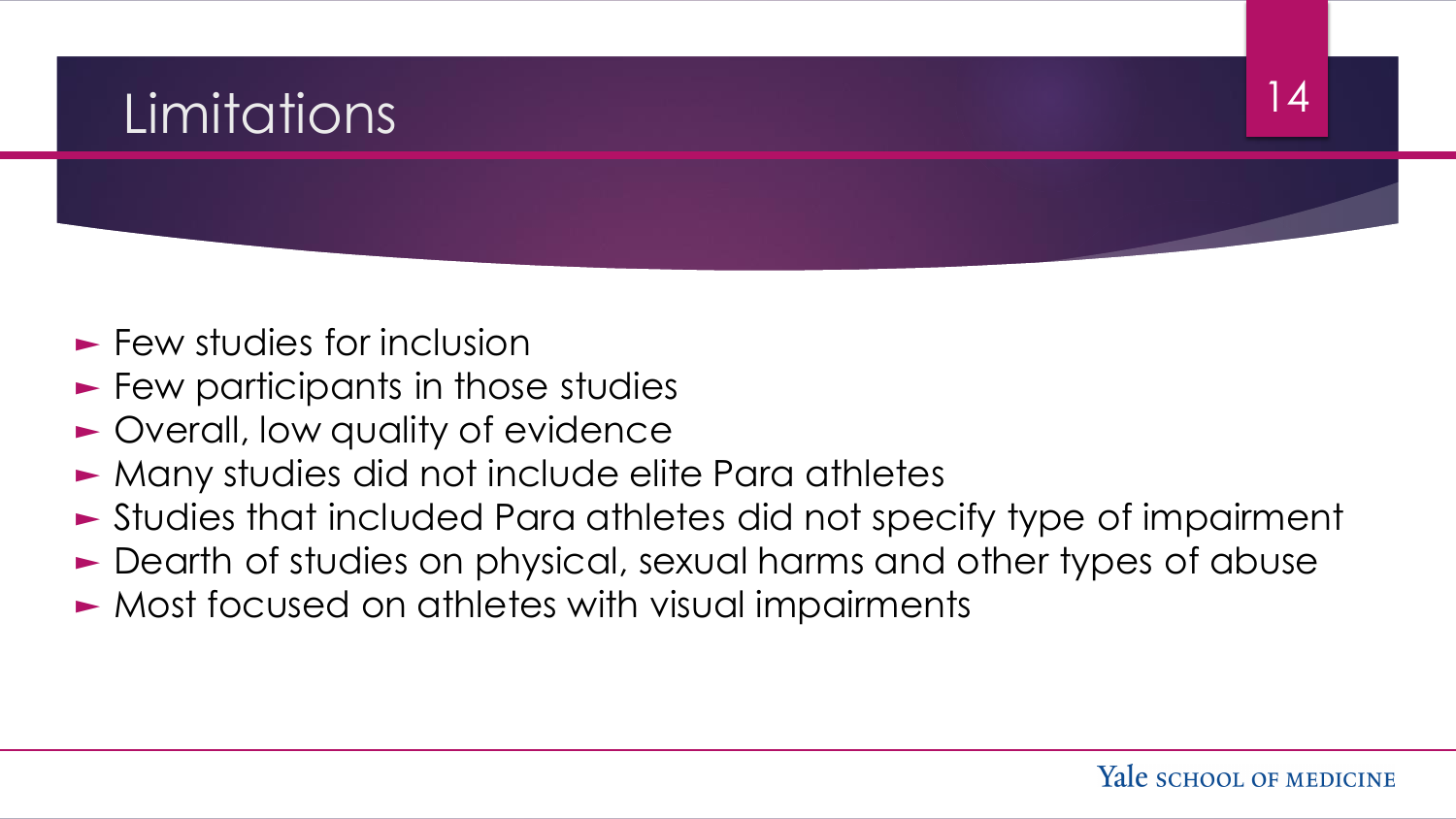## Conclusions & future research 15

- ► Para athletes are up to **four times** more likely to be victimized
- ► Non-accidental harms are rooted in psychological **power imbalance**.
- ► True depth and breadth of non-accidental harms in Para athletes remains unknown.

#### ► **Future studies (human rights-based approach):**

- ► Relationship between type, level of impairment and risk of harm
- ► Prevalence of non-accidental harms, stratified by age, gender, sport, competition level, and impairment status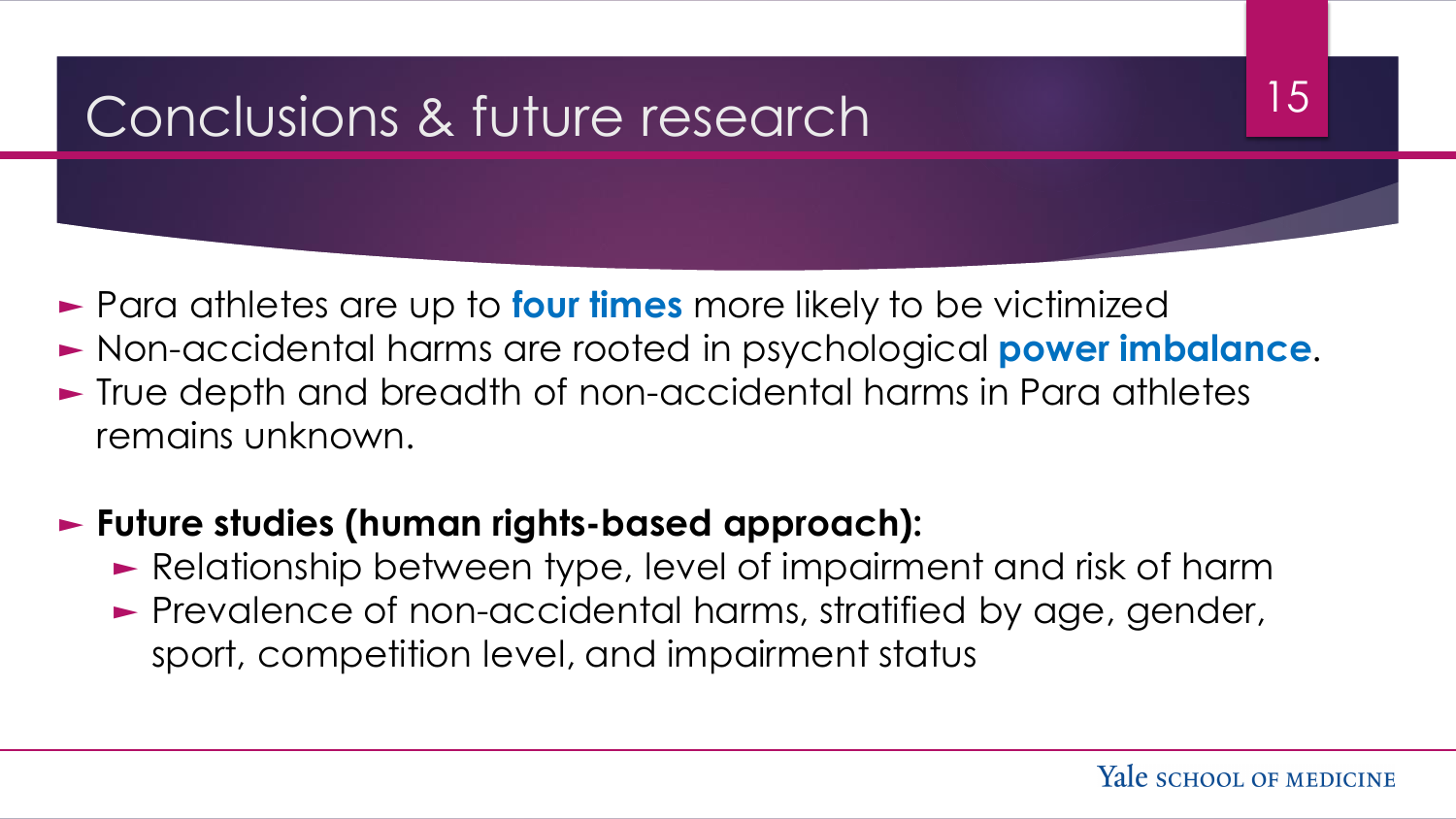## Acknowledgements 16

- ► Dr. Yetsa Tuakli-Wosornu, MD, MPH
- ► Dr. Sandra Kirby, PhD
- ► Mark Gentry
- ► Kimberly Ona Ayala, Fiona Doolan, Taylor Ottesen, Blake Caldwell, Nida Naushad, Patrick Huang, Laurel Kaye, and Lovemore Kuzomunhu
- ► Keggi-Kimball Fund for International Orthopedic Education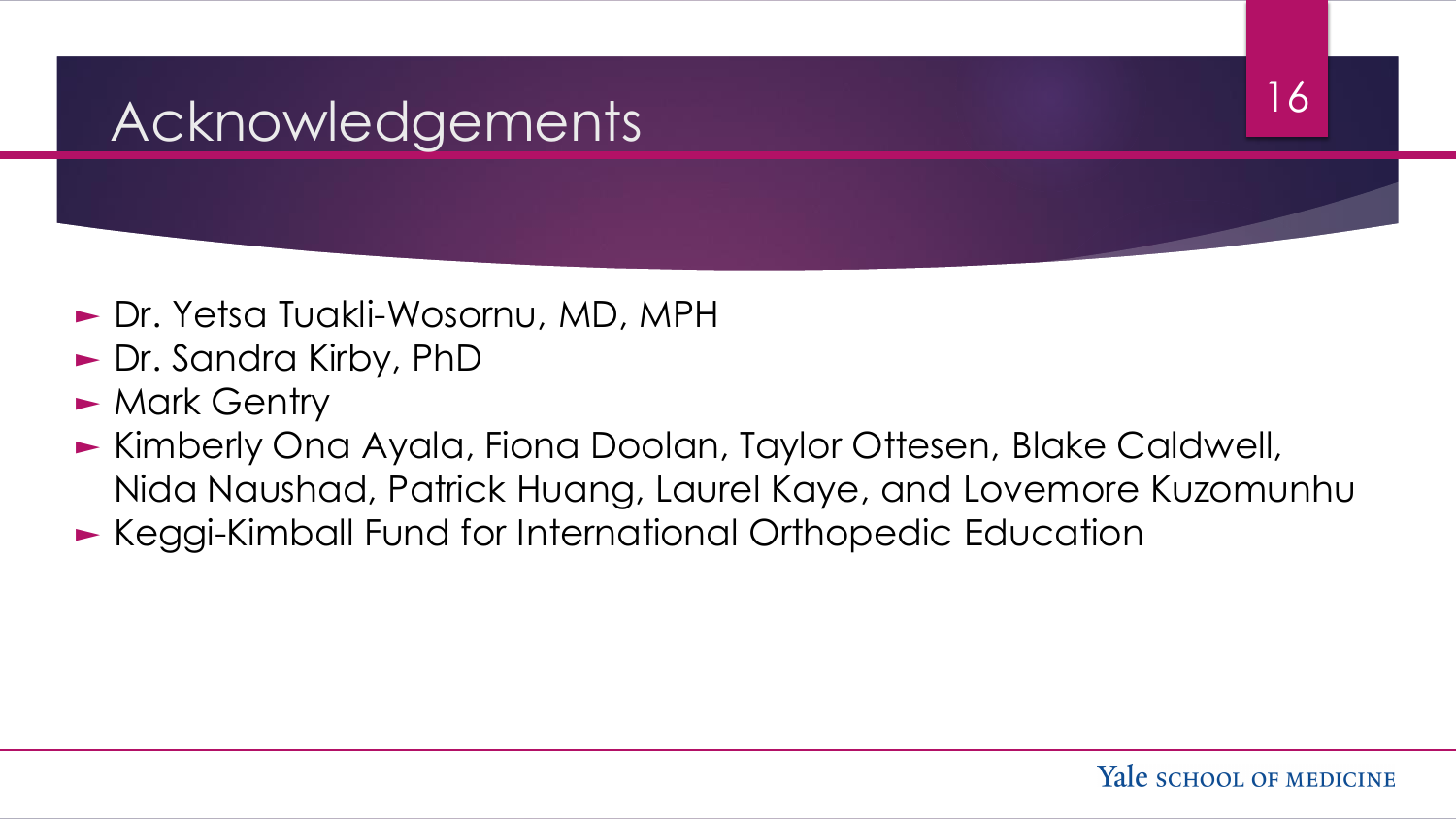## References and the settlement of the settlement of the settlement of the settlement of the settlement of the set

- 1. Mountjoy M, Brackenridge C, Arrington M, *et al*. International Olympic Committee consensus statement: harassment and abuse (nonaccidental violence) in sport. *Br J Sports Med* 2016;50:1019–29.
- 2. Grant MJ, Booth A. A typology of reviews: an analysis of 14 review types and associated methodologies. *Health Info Libr J* 2009;26:91– 108.
- 3. Vertommen T, Schipper-van Veldhoven N, Wouters K, *et al*. Interpersonal violence against children in sport in the Netherlands and Belgium. *Child Abuse Negl* 2016;51:223–36.
- 4. Stafford A, Alexander K, Fry D. Playing through pain: children and young people's experiences of physical aggression and violence in sport. *Child Abuse Review* 2013;22:287–99.
- 5. Grey-Thompson, B.T. Duty of care in sport: independent report to government.
- 6. [Bulllying: Definitions. PREVNet. https://www.prevnet.ca/sites/prevnet.ca/files/fact-sheet/PREVNet-SAMHSA-Factsheet-Bullying-](https://nam05.safelinks.protection.outlook.com/?url=https://www.prevnet.ca/sites/prevnet.ca/files/fact-sheet/PREVNet-SAMHSA-Factsheet-Bullying-Definitions.pdf&data=02|01|qisi.sun@yale.edu|f40c969a92f24558972a08d7238ea625|dd8cbebb21394df8b4114e3e87abeb5c|0|0|637016968681926753&sdata=5jqmbMVT2dqcMhLOxQSBWgPRbLUBsStPTJnftQfaB9A=&reserved=0)Definitions.pdf"
- 7. Preventing bullying. CDC. 2018. chrome[extension://oemmndcbldboiebfnladdacbdfmadadm/https://www.cdc.gov/violenceprevention/pdf/bullying-factsheet508.pdf](chrome-extension://oemmndcbldboiebfnladdacbdfmadadm/https:/www.cdc.gov/violenceprevention/pdf/bullying-factsheet508.pdf)
- 8. Danes-Staples E, Lieberman L, Ratcliff J, *et al*. Bullying experiences of individuals with visual impairment: the mitigating role of sport participation. *J Sport Behav* 2013;36:365–86.
- 9. de Schipper T, Lieberman LJ, Moody B. "Kids like me, we go lightly on the head": Experiences of children with a visual impairment on the physical self-concept. *Br J Vis Impair* 2017;35:55–68.